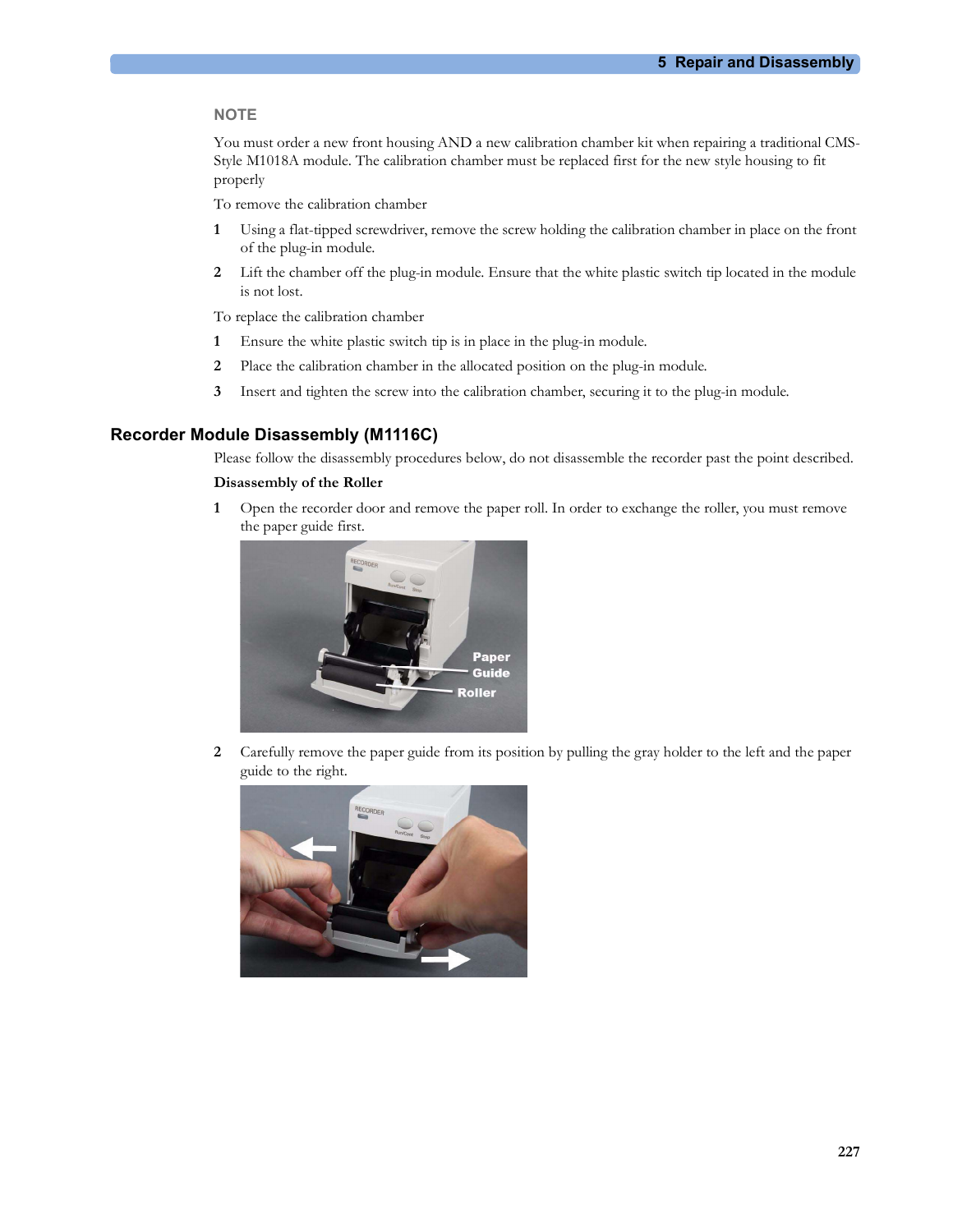3 Lift up the paper guide on the left side and remove it.



4 Pull the roller towards you and remove it.



## Assembly of the Roller

- 1 Assemble both parts by performing the above steps in reverse order.
- 2 Make sure that all parts click into place.

Disassembly of the Snap Lock

#### **NOTE**

Do not use snap locks other than the snap lock kit 453564456791 for the M1116C recorder. Using any other snap lock will result in the recorder door not being able to be opened anymore.

- 1 Turn the recorder upside down, with the snap locks facing upwards.
- 2 Lift the release lever up a few millimeters.